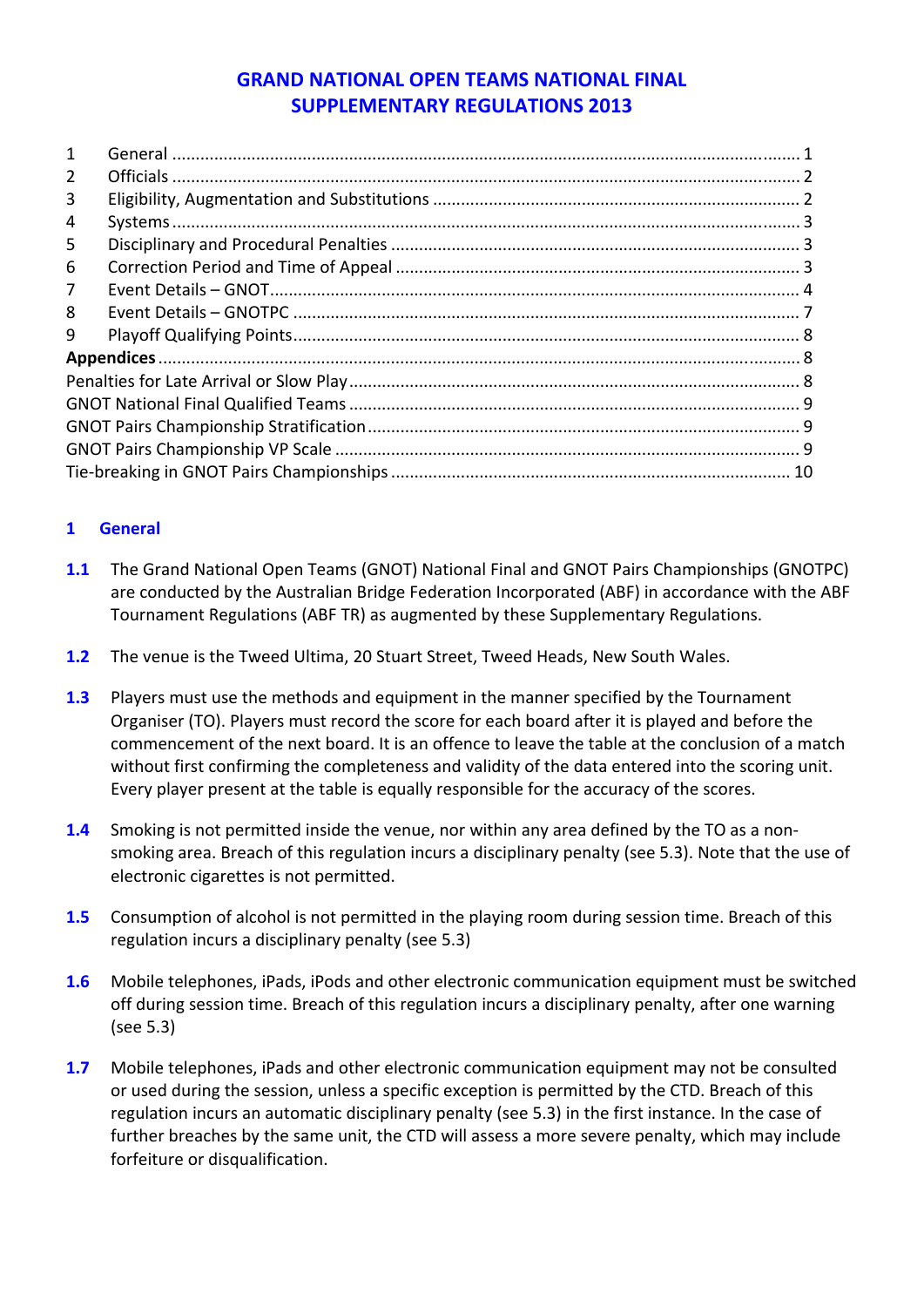**1.8** Expressions used in these Regulations and not defined shall have their ordinary meaning in the contract bridge terminology (which may include expressions defined in the Laws of Duplicate Bridge, 2007). In the event of any doubt or dispute as to such meaning, the decision of the Chief Tournament Director (CTD) shall be final and conclusive. Unless repugnant to the context or obvious meaning, all terms defined in the ABF TR shall have the same meaning for the purpose of these Supplementary Regulations.

# <span id="page-1-0"></span>**2 Officials**

- **2.1** The Tournament Organisers are John Brockwell, Kim Ellaway and Ray Ellaway
- **2.2** The Chief Tournament Director is David Anderson. Other Directors are Peter Busch and Bruce Crossman.
- **2.3** The Tournament Sub‐Committee Convener is Eric Ramshaw.
- **2.4** The Appeals Committee Convener is Eric Ramshaw.
- **2.5** The Appeals Advisor is Neville Francis.
- **2.6** The ABF on site representative is Kim Morrison.
- **2.7** The Recorder is John Brockwell.
- **2.8** Other tournament staff are Chris Heesom (Floor Manager), Ben Goulding, Daniel Goulding and Thomas Leach (caddies).
- **2.9** The BBO Operators are Toni Bardon and Thomas Leach.
- **2.10** The GNOT Treasurer is Kim Ellaway.
- **2.11** The Transport Officers are Ray Ellaway and Ben Goulding.

# <span id="page-1-1"></span>**3 Eligibility, Augmentation and Substitutions**

- **3.1** At the time of commencement of an event, each Australian resident entrant must be a financial member of the ABF Masterpoint Scheme and of an organisation affiliated to the ABF or to an Australian State Bridge Association.
- **3.2** Teams in the GNOT National Final will have qualified via their Regional Playoff event(s).
- **3.3** The GNOTPC is open to all players who have participated in the GNOT National Final and have been eliminated (irrespective of origin), at no charge. In addition, players from the Northern Rivers and Gold Coast Regions who have participated in GNOT 2013 qualifying events (i.e. Club Selections and/or Zonal Playoffs) are invited to play in the GNOT Pairs Championships on payment of an entry fee of \$5 per person.
- **3.4** After entries have closed but before play has commenced, a team may augment up to a maximum of 6 players, with the consent of the TO. Any player so added must be eligible to represent the same region.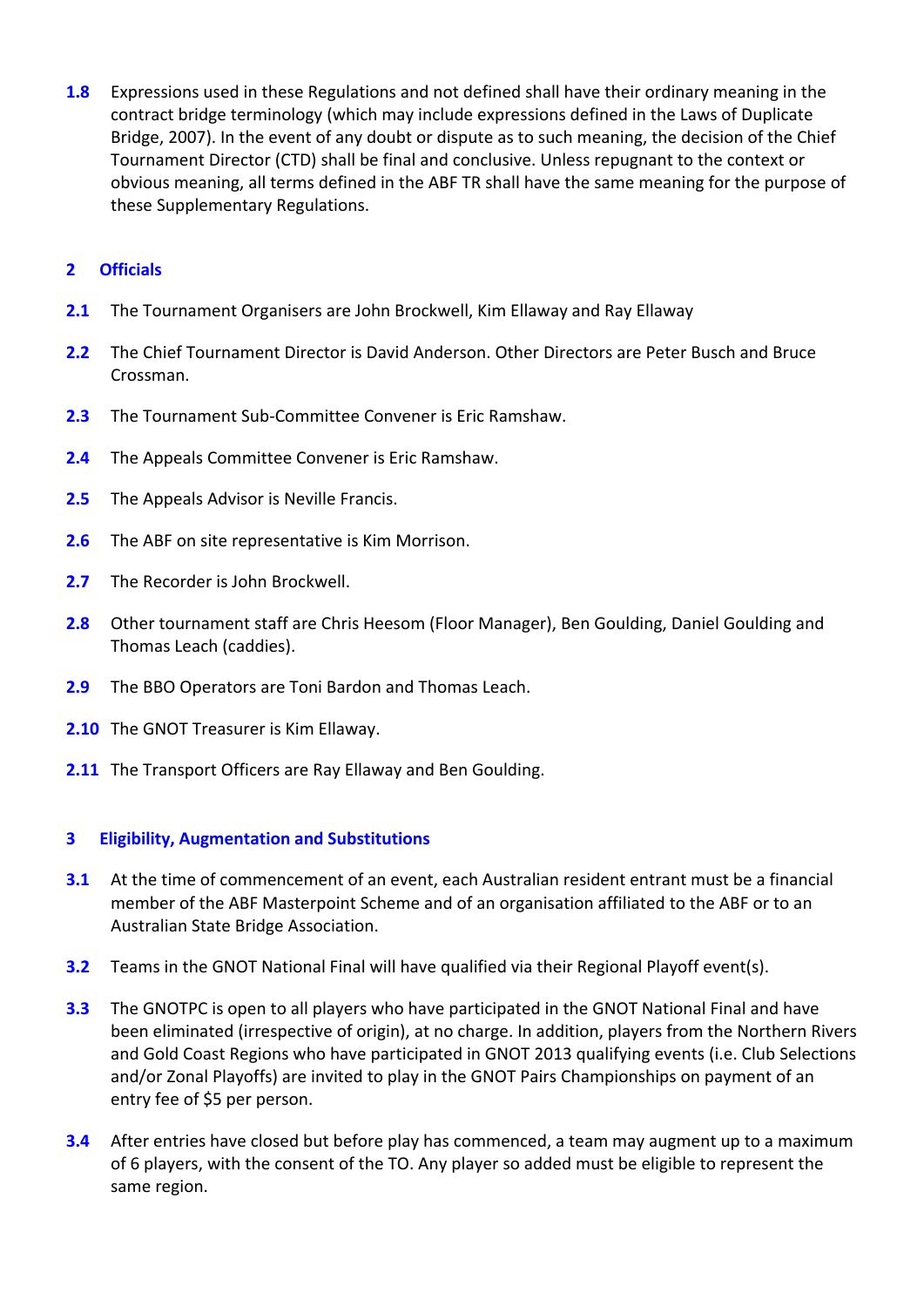- **3.5** In the GNOT, a substitute for cause, not convenience, may be allowed with prior approval of the CTD for a maximum of 56 boards in the Knock‐out (KO) and Swiss repechage phases and a further 50% of the boards in each of the Repechage Finals, Semi‐Finals and Final. A substitute need not be qualified to represent the team's Region but must not be an entrant in another team unless that team has been eliminated from the event. In addition, the CTD may allow emergency substitutions for substantial cause and may impose any conditions in doing so and may take whatever other action is considered necessary to keep the tournament in motion.
- **3.6** In the GNOTPC, the CTD may approve substitutes for a pair for cause, not convenience, for a maximum of 3 rounds
- **3.7** The TO may nominate a "house contestant" to compete in the event in order to ensure the smooth running of the tournament. The TO will make every effort to nominate eligible players. The conditions under which the "house contestant" competes will, subject to ABF TR 1.9, be at the discretion of the TO.

## <span id="page-2-0"></span>**4 Systems**

- **4.1** GREEN, BLUE and RED systems and BROWN STICKER conventions are permitted throughout.
- **4.2** YELLOW systems are not permitted in the GNOT Swiss, KO Rounds 1 and 2, or in the GNOTPC.
- **4.3** YELLOW systems are permitted in the GNOT KO Rounds 3, 4 and 5, the Repechage Finals, the Semi‐Finals and Final. Pairs wishing to play a YELLOW system must lodge a system summary and a bona fide defence with the TO before 9.30 am on Friday, November 29.

### <span id="page-2-1"></span>**5 Disciplinary and Procedural Penalties**

- **5.1** In the GNOT Swiss and GNOTPC, penalties are included in the overall ranking, but the draw is determined by the scores excluding penalties.
- **5.2** The general provisions of ABF TR 10 concerning punctuality and slow play shall apply. The table of penalties is listed in the Appendices.
- **5.3** The disciplinary penalty for breach of regulations relating to smoking (1.4), consumption of alcohol  $(1.5)$  and mobile phones  $(1.6, 1.7)$  is 3 VPs, or 9 IMPs in head-to-head teams matches.

### <span id="page-2-2"></span>**6 Correction Period and Time of Appeal**

- **6.1** The Correction Period (Law 79C) for all matches expires 30 minutes after the scores have been made available for inspection or at the start of the next round or stanza, whichever is earlier. The CTD has the discretion to alter this period after giving notice to the players of such change.
- **6.2** The time for lodging an Appeal against a Director's Ruling (Law 92B) for all matches expires 30 minutes after the scheduled finishing time of the match in which the ruling was made or at the start of the next round or stanza, whichever is earlier.
- **6.3** Errors in scoring made by officials of the event may be corrected up until a time deemed appropriate by the CTD.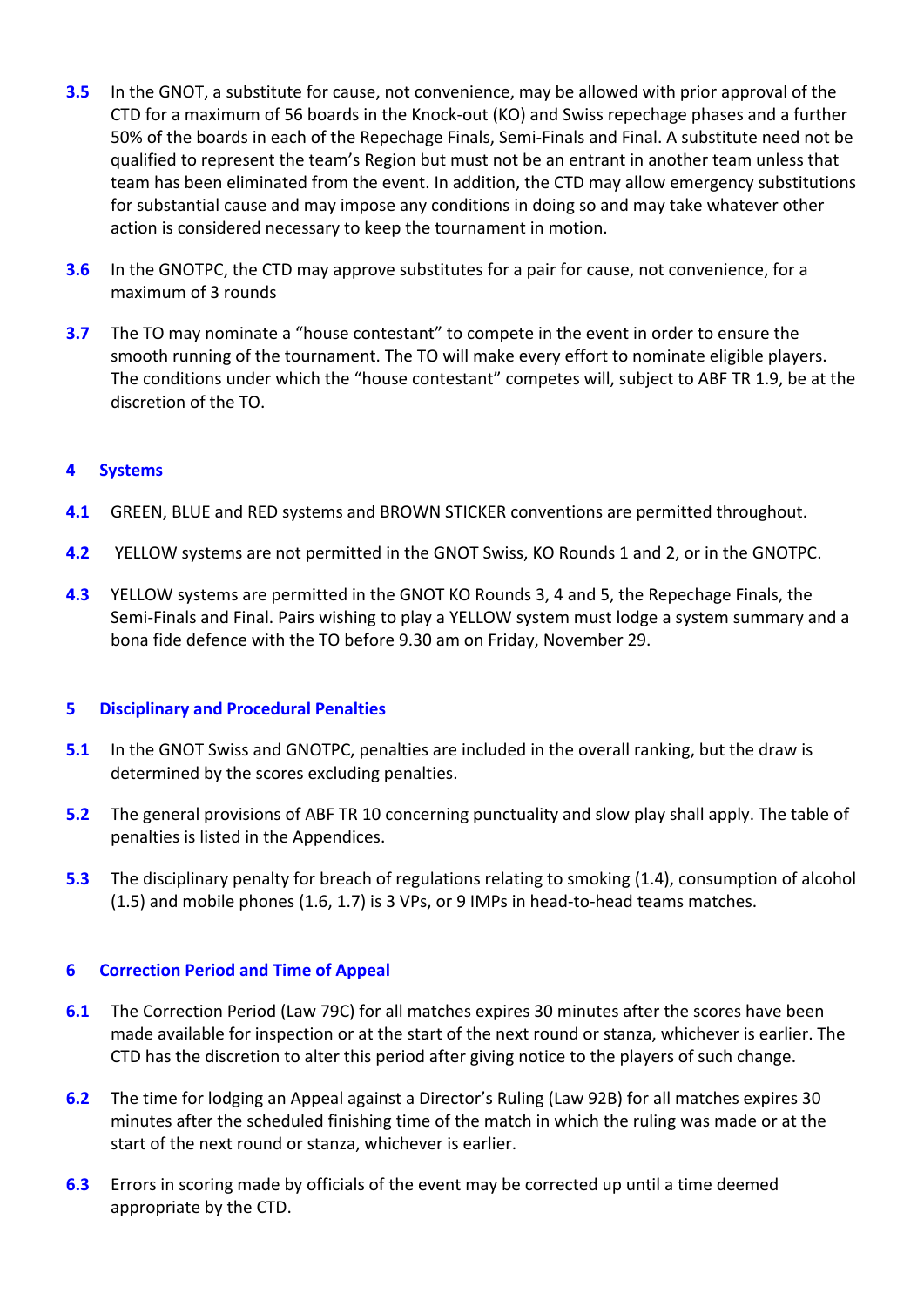#### <span id="page-3-0"></span>**7 Event Details – GNOT**

#### **7.1 Format**

There are 64 teams representing the various regions as listed in the Appendices. The field will be seeded taking into account form, past performance, and region of origin. The draw for all matches in KO rounds 1 to 5 is pre‐determined.

- **7.1.1 KO Round 1**: All 64 teams play a head‐to‐head match over 14 boards. The 32 winning teams progress to KO Round 2. The 32 losing teams enter the Swiss repechage.
- **7.1.2 KO Round 2**: 32 teams play a head‐to‐head match over 2 stanzas of 14 boards. The 16 winning teams progress to KO Round 3. The 16 losing teams enter the Swiss repechage.
- **7.1.3 KO Round 3**: 16 teams play a head‐to‐head match over 2 stanzas of 14 boards. The 8 winning teams progress to KO Round 4. The 8 losing teams enter the Swiss repechage.
- **7.1.4 KO Round 4**: 8 teams play a head‐to‐head match over 2 stanzas of 14 boards. The 4 winning teams progress to KO Round 5. The 4 losing teams enter the Swiss repechage.
- **7.1.5 KO Round 5**: 4 teams play a head‐to‐head match over 3 stanzas of 14 boards. The 2 winning teams proceed directly to the semi‐finals. The 2 losing teams proceed to the Repechage Finals.
- **7.1.6 Swiss Repechage**: The Swiss repechage comprises nine 14‐board rounds.
- **7.1.7 Repechage Finals**: The repechage finals comprises 4 teams the two losers from KO Round 5 and the two highest placed teams from the Swiss repechage. The repechage finals will be played over 20 boards in two 10-board stanzas. The two winning teams proceed to the semi-finals.
- **7.1.8 Semi‐Final**s: The semi‐finals will be played over 48 boards in four 12‐board stanzas. The two winning teams proceed to the final.
- **7.1.9 Final**: The final will be played over 64 boards in four 16‐board stanzas.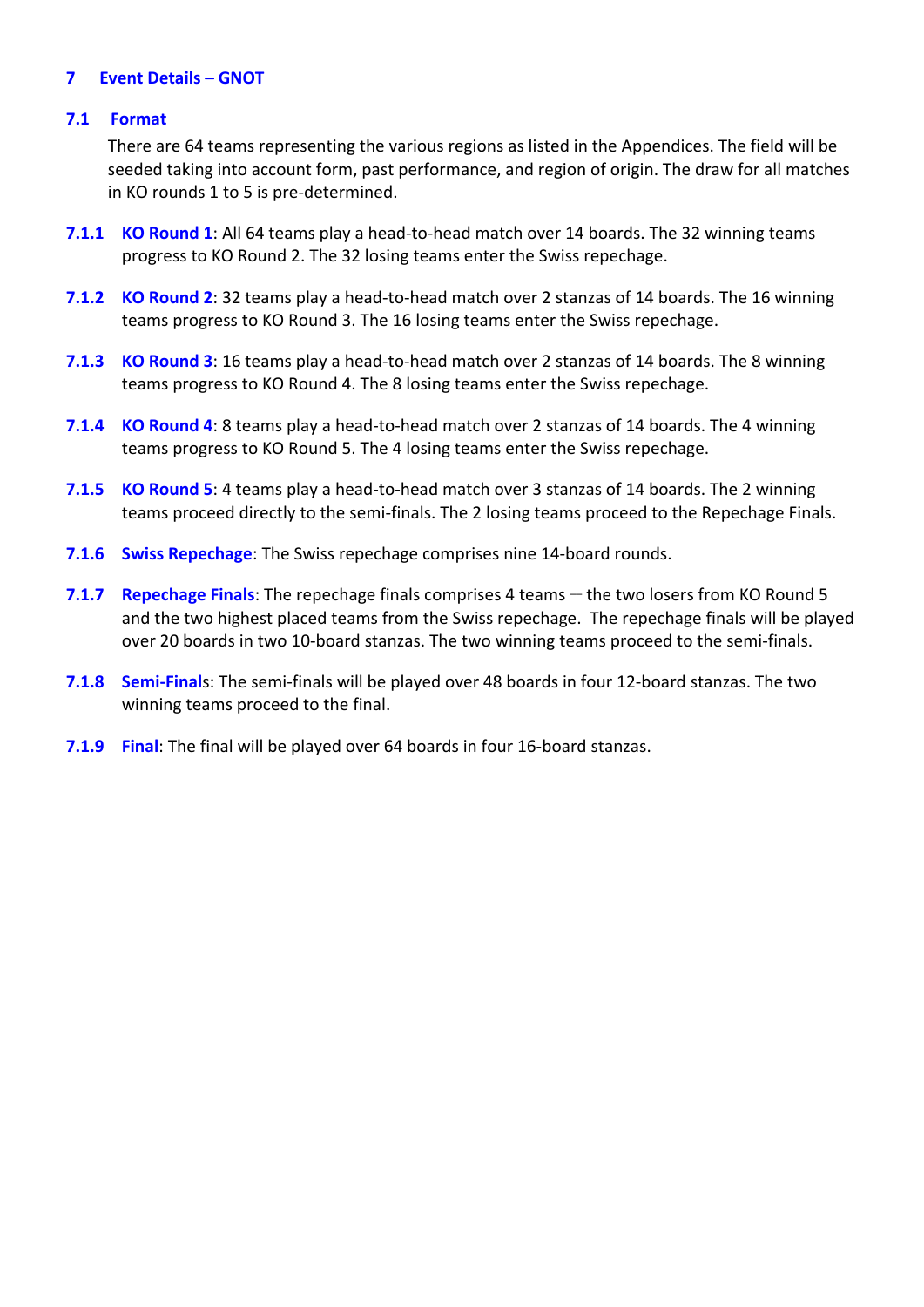# **7.2 Session Times**

The time allowed per round will be announced by the CTD.

*Because the GNOT National Final is being played in New South Wales, the times given for playing schedules are Eastern Standard Summer Time. GNOT participants staying in Queensland should note that Queensland time is one hour behind New South Wales time.*

| <b>Date</b>           | <b>Time</b>       | <b>KO Section</b>           | <b>Swiss Repechage</b> |
|-----------------------|-------------------|-----------------------------|------------------------|
| Friday, November 29   | 9.30 am           | Round 1                     |                        |
|                       | 11.20 am          | Round 2                     | Round 1                |
|                       | $2.00$ pm         | Round 2 (cont.)             | Round 2                |
|                       | 3.55 pm           | Round 3                     | Round 3                |
|                       | 5.50 pm           | Round 3 (cont.)             | Round 4                |
| Saturday, November 30 | 9.30 am           | Round 4                     | Round 5                |
|                       | 11.20 am          | Round 4 (cont.)             | Round 6                |
|                       | 2.00 pm           | Round 5                     | Round <sub>7</sub>     |
|                       | 3.55 pm           | Round 5 (cont.)             | Round 8                |
|                       | 5.50 pm           | Round 5 (cont.)             | Round 9                |
| Sunday, December 1    | $9.15$ am         | Repechage Finals - Stanza 1 |                        |
|                       | 10.45 am          | Repechage Finals - Stanza 2 |                        |
|                       | 12.45 pm          | Semi-Finals - Stanza 1      |                        |
|                       | 2.30 pm           | Semi-Finals - Stanza 2      |                        |
|                       | 4.15 pm           | Semi-Finals - Stanza 3      |                        |
|                       | $6.00 \text{ pm}$ | Semi-Finals - Stanza 4      |                        |
| Monday, December 2    | $9.15$ am         | Final - Stanza 1            |                        |
|                       | 11.15 am          | Final - Stanza 2            |                        |
|                       | $1.30$ pm         | Final - Stanza 3            |                        |
|                       | 3.30 pm           | Final - Stanza 4            |                        |

# **7.3 Seating**

- **7.3.1** Except as provided in 7.3.2, team captains toss for seating rights. The captain winning the toss may elect to sit first or second. In matches involving multiple stanzas, the order of seating rights reverses for each subsequent stanza.
- **7.3.2** Teams containing pairs who have registered a YELLOW system lose seating rights for all stanzas in all matches, up until the Final. Seating rights for the Final are determined as in 7.3.1.

### **7.4 Scoring and Draw**

- **7.4.1** KO and finals matches are scored by net IMPs.
- **7.4.2** Matches in the Swiss repechage are scored by IMPs converted to VPs using the WBF scale for 14 board matches.
- **7.4.3** Both captains bear responsibility for submitting the table record/result sheet of a match/stanza as soon as possible and no later than 5 minutes after the completion of play. Repeated late submission attracts a procedural penalty of 3 IMP or 1 VP as appropriate
- **7.4.4** Insofar as possible, in the Swiss repechage, Repechage Finals and Semi‐Finals, no team shall play a team that it has played previously in any stage of the event.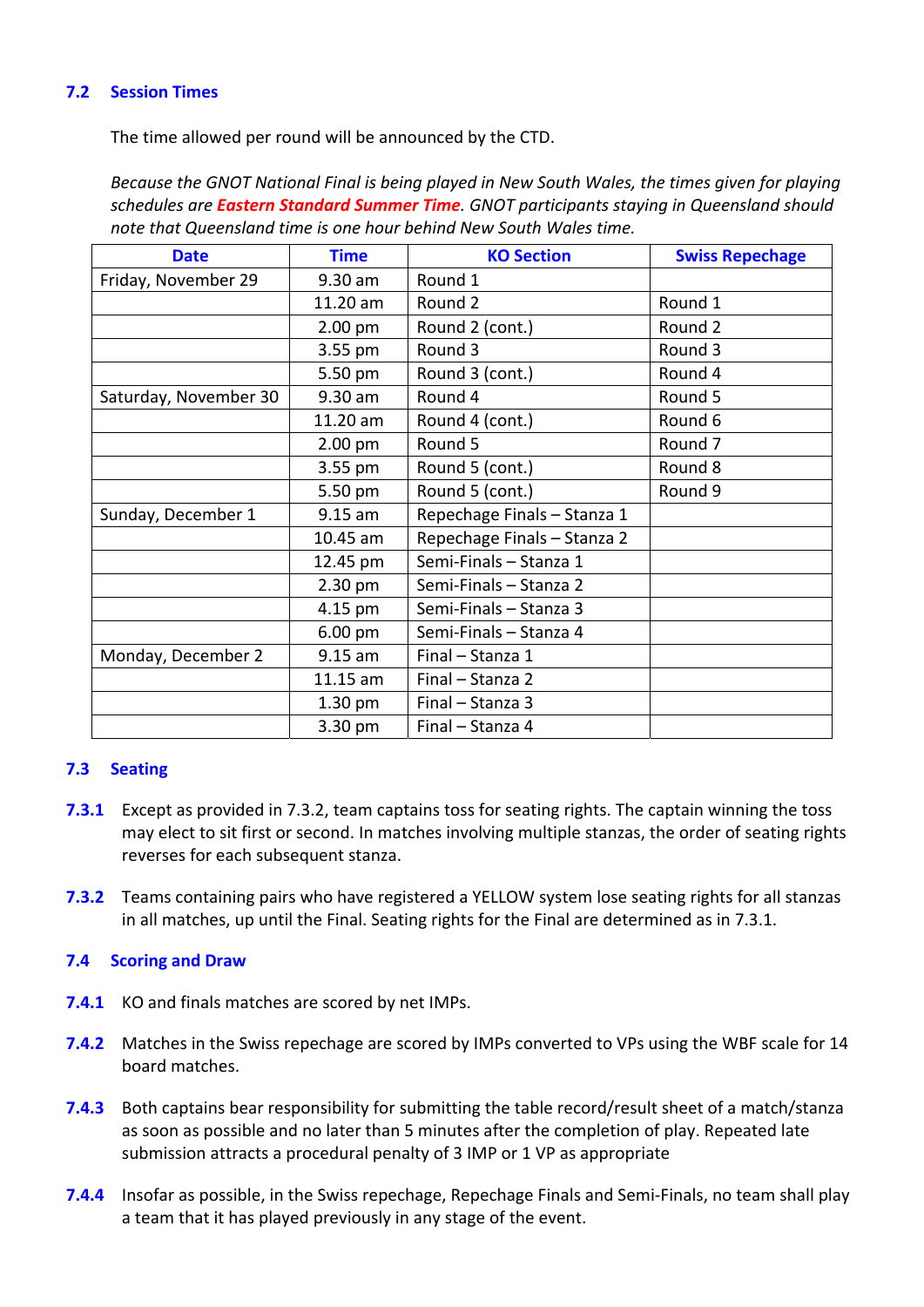- **7.4.5** The draw for Swiss repechage Round 1 is random. The draw for subsequent rounds is according to rank (determined by – in order – VPs, net IMPs and original seeding). KO losers entering the Swiss repechage after KO Rounds 2, 3 and 4 will be ranked by lot.
- **7.4.6** Losers in KO Round 1 enter the Swiss repechage with a score of 0 VPs and 0 IMPs. KO losers in subsequent rounds enter the Swiss with a score of the VP score/mean IMPs (0.5 rounded down) of the leading team(s) or 20 VPs/21 IMPs per completed Swiss round, whichever is the lower.
- **7.4.7** Losers from KO Round 4 may not be drawn to play one another in Swiss repechage Round 7.
- **7.4.8** In the event that a team should forfeit its right to further participation after KO Round 5: a) If it is a losing team from KO Round 5, its place in the Repechage Finals shall be taken by the next‐ranked team from the Swiss repechage;

b) If it is a winning team from KO Round 5, its place in the Semi-Finals shall be taken by the team it defeated in KO Round 5.

c) If it is a team from the Swiss repechage, its place in the Repechage Finals shall be taken by the next‐ranked team from the Swiss repechage.

**7.4.9** In the event that 7.4.4 fails to determine the draw for the Repechage Finals and/or Semi-Finals, the teams are ranked based on their final VP/IMP score in the Swiss repechage. Where a team does not have a VP/IMP score because it has never entered the Swiss repechage, that team's score is deemed to be 180 VPs/189 IMPs if it was defeated in KO Round 5, or 200 VPs/210 IMPs if it won its match in KO Round 5. Ties will be broken by (in order): VPs, IMPs, lot. The first-ranked team will play the fourth‐ranked team, and the second‐ranked team will play the third‐ranked team.

# **7.5 Tie‐breaking**

- **7.5.1** In the KO rounds, the Repechage Finals and the Semi-finals, a tie shall be broken by (in order): a) playing two more boards;
	- b) one board at a time until the scheduled finishing time (see 7.5.3); c) lot.
- **7.5.2** Critical ties after the final round of the Swiss repechage are broken by (in order): a) calculating the mean total VP score of all the opponents of each team – the team with the highest total shall be ranked highest; b) calculating the mean total net IMP score of all the opponents of each team – the team with the highest total shall be ranked highest; c) lot.
- **7.5.3** Scheduled finishing times (for tie-breaking purposes): KO rounds – 90 minutes after the scheduled starting time for the round Repechage Final – 12.30 pm Semi‐Finals – 8.15 pm Final  $-5.45$  pm
- **7.5.4** Ties in the Final shall not be broken.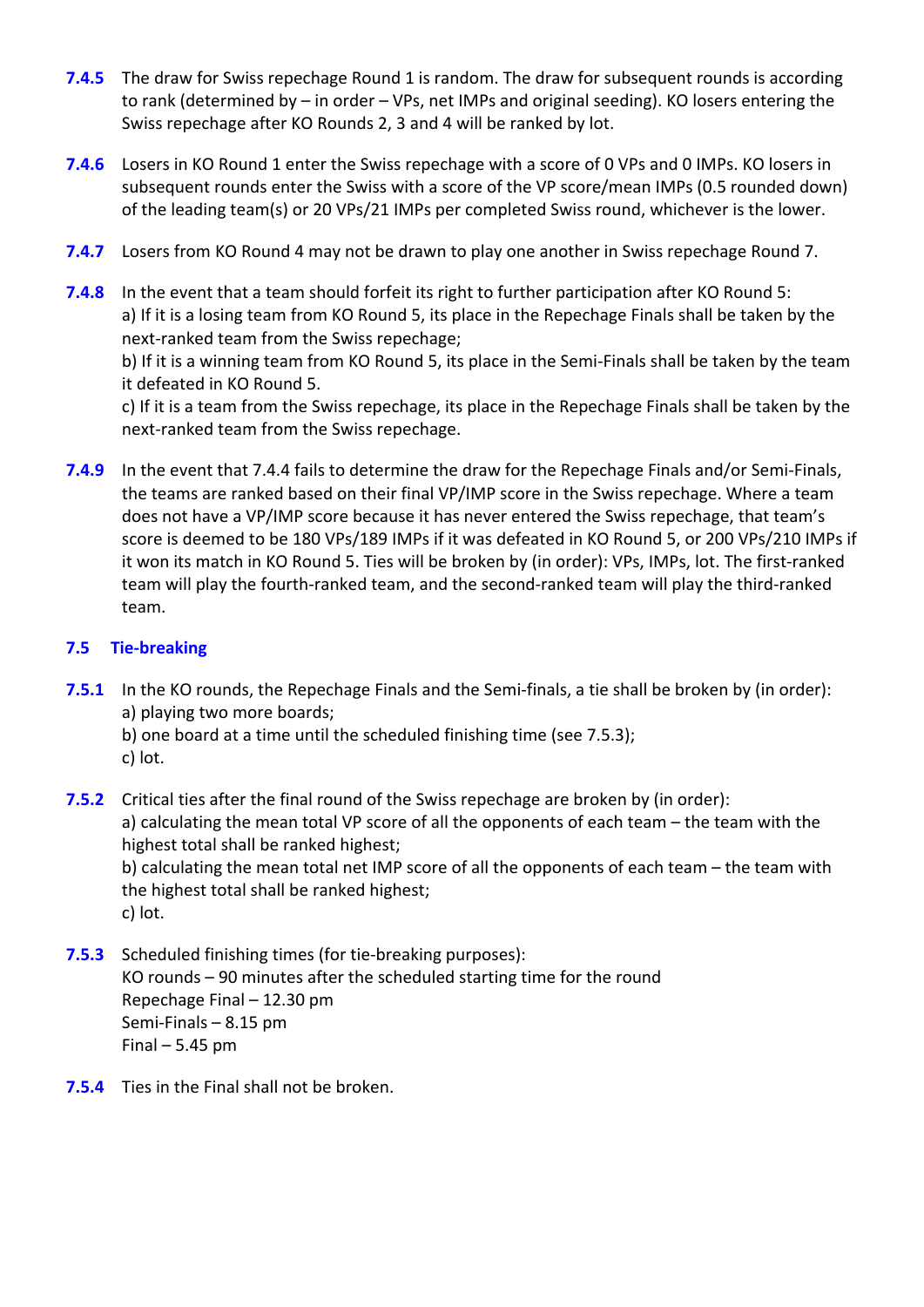## **8 Event Details – GNOTPC**

## **8.1 Format**

- **8.1.1** The GNOTPC will be played in a stratified Swiss format over seven 8-board rounds.
- **8.1.2** Before the start of play, the field will be seeded into two sections, North/South and East/West. In each of rounds 1 and 2, pairs will be randomly drawn against a pair from the other section.
- **8.1.3** In Rounds 3 and 4, North/South and East/West will play a delayed draw Swiss movement in separate sections based on the standings after Rounds 2 and 3 respectively.
- **8.1.4** After round 4, the two sections will be merged into a single field. Rounds 5 to 7 will be played as a standard Swiss movement.
- **8.1.5** Scoring will be by IMPs against a datum calculated as in 8.1.6. IMPs are converted to VPs in accordance with the VP scale in the Appendices.
- **8.1.6** a) For Matches 1-4, the datum will be calculated as the arithmetic mean of the middle (n-4) scores. b) For Matches 5‐7, the datum will be calculated as the arithmetic mean of the middle (n‐2) scores of the top 12 tables
- **8.1.7** The field will be stratified into three categories, viz. Metropolitan Pairs, Provincial Pairs and Country Pairs according to GNOT Regions. The Regions are detailed in the Appendices.
- **8.1.8** Pairs, irrespective of stratification, may be drawn against any other pair in the field.

### **8.2 Tie‐breaking**

- **8.2.1** During the Swiss, ties are broken by net IMPs, then by lot.
- <span id="page-6-0"></span>**8.2.2** At the conclusion of the event, ties will be broken for first place overall and by category in accordance with ABF TR 15, as detailed in the Appendices. Ties for other places will not be broken.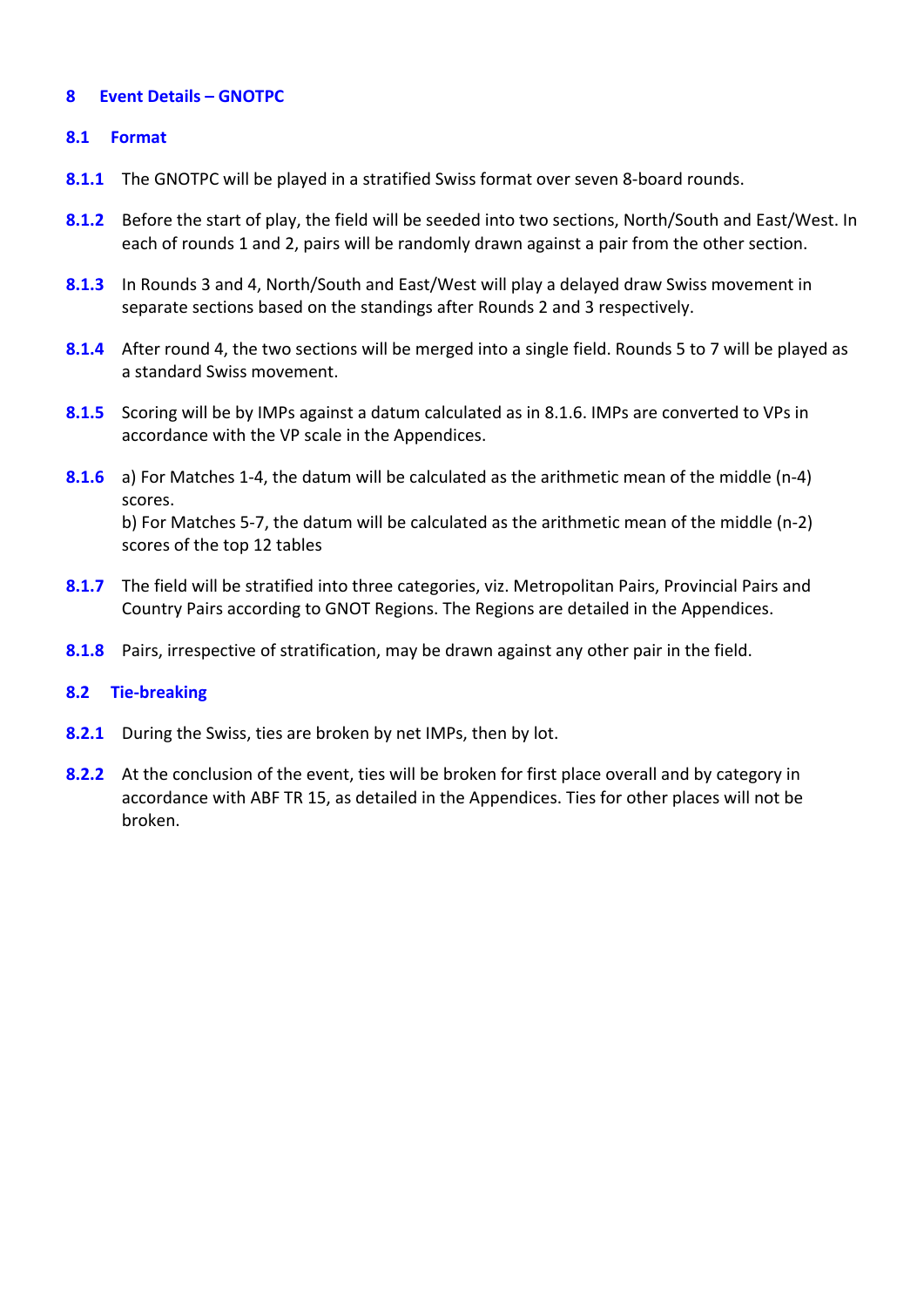## **8.3 Session Times**

The time allowed per round will be announced by the CTD.

| Sunday, December 1 | $9.15$ am         | Swiss round 1                              |
|--------------------|-------------------|--------------------------------------------|
|                    | $10.15$ am        | Swiss round 2 - delayed draw               |
|                    | $11.15$ am        | Swiss round 3 - delayed draw               |
|                    | 12.15 pm          | Swiss round 4 - delayed draw               |
|                    | $2.00 \text{ pm}$ | Swiss round $5 -$ real draw                |
|                    | $3.00 \text{ pm}$ | Swiss round $6$ – real draw                |
|                    | 4.00 pm           | Swiss round $7$ - real draw                |
|                    | 5.00 pm           | Hospitality and presentation of medallions |

## <span id="page-7-0"></span>**9 Playoff Qualifying Points**

**9.1** Playoff Qualifying Points (PQP) in the GNOT National Final are awarded to each eligible player as below:

| مءاد |  | -3 | ≔త |
|------|--|----|----|
| no n |  |    |    |

- **9.2** To be eligible for PQP, each player must play at least 4 matches in the KO Phase and Swiss repechage combined, and at least two stanzas in the semi‐final and final.
- **9.3** In the event of a tie for first, each eligible player will receive 27 PQP.
- **9.4** Note: PQP won in the 2013 GNOT will count towards the 2014 Open Pairs Playoff.

### <span id="page-7-1"></span>**Appendices**

### <span id="page-7-2"></span>**Penalties for Late Arrival or Slow Play**

‐5 mins warning for first offence, then 1 VP (3 IMPs) for each subsequent offence ‐10 mins 1 VP (3 IMPs) ‐15 mins 2 VPs (6 IMPs) ‐20 mins 3 VPs (9 IMPs) ‐30 mins 5 VPs (15 IMPs)

For late arrival in excess of 30 minutes, the CTD may assess a more severe penalty including forfeiture of the match and/or disqualification from the event.

When boards are cancelled by the director due to a failure to complete them on time and a slow play warning has previously been issued to a pair, the following penalties may be applied at the director's discretion:

| One board         | 1 VP (3 IMPs)  |
|-------------------|----------------|
| Subsequent boards | 2 VPs (6 IMPs) |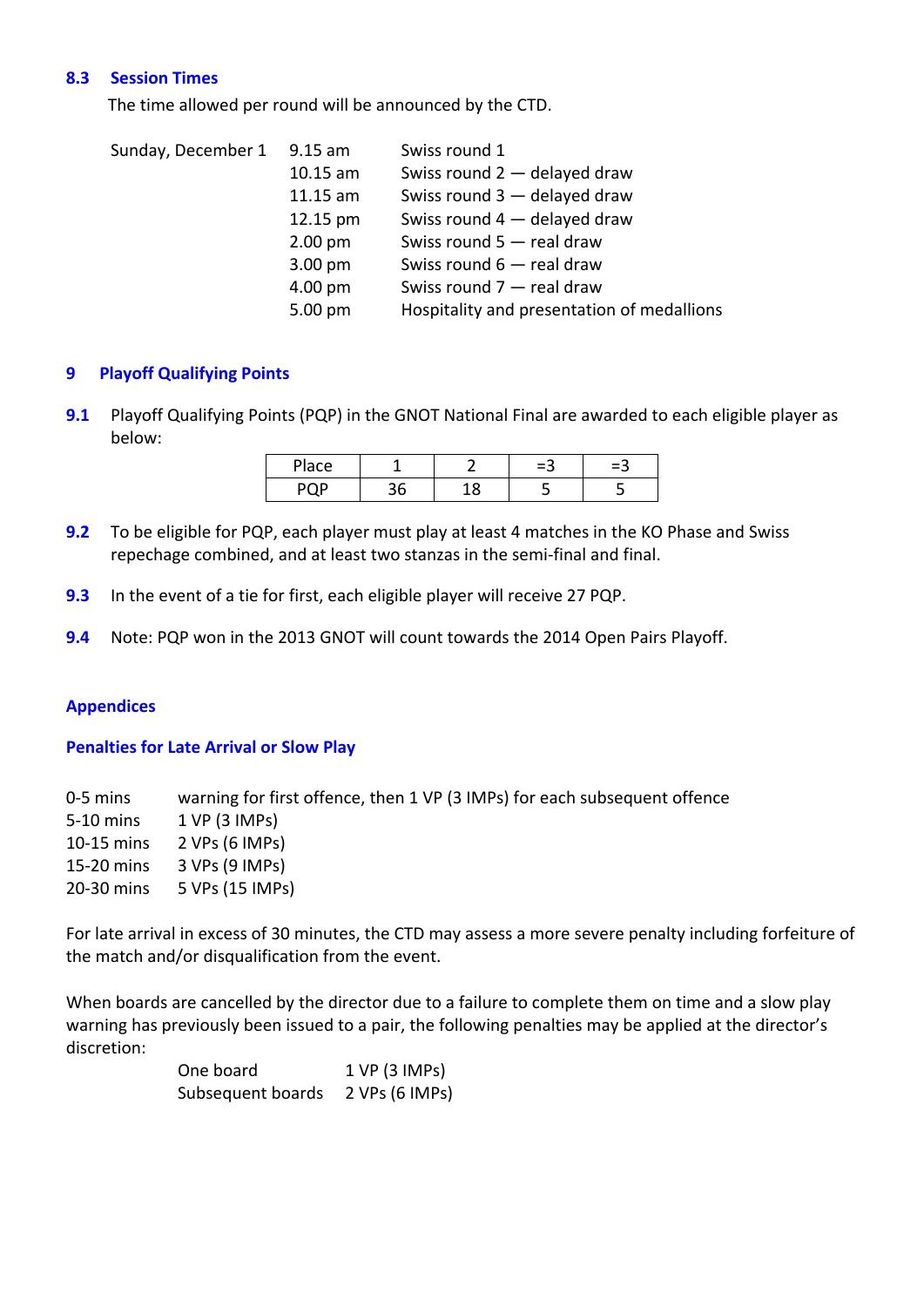# <span id="page-8-0"></span>**GNOT National Final Qualified Teams**

| Far North Queensland | <b>Central Coast</b>  | Gippsland 2          |
|----------------------|-----------------------|----------------------|
| North Queensland     | Tablelands-Illawarra  | Mornington Peninsula |
| Whitsunday           | South Coast-Monaro    | Northern Victoria    |
| Capricornia          | Mountains 1           | Barwon               |
| Wide Bay             | <b>Mountains 2</b>    | Melbourne 1          |
| Sunshine Coast 1     | <b>Mountains 3</b>    | Melbourne 2          |
| Sunshine Coast 2     | Central-Northern      | Melbourne 3          |
| Sunshine Coast 3     | South-West NSW        | Melbourne 4          |
| Gold Coast 1         | Western NSW           | Henty                |
| Gold Coast 2         | Sydney 1              | Southern Tasmania    |
| Gold Coast 3         | Sydney 2              | Northern Tasmania    |
| Gold Coast 4         | Sydney 3              | Adelaide 1           |
| <b>Darling Downs</b> | Sydney 4              | Adelaide 2           |
| Brisbane 1           | Sydney 5              | Adelaide 3           |
| Brisbane 2           | Sydney 6              | <b>SA Provincial</b> |
| <b>Brisbane 3</b>    | Sydney 7              | Northern Territory   |
| Northern Rivers 1    | Sydney 8              | <b>WA Country</b>    |
| Northern Rivers 2    | Canberra 1            | Perth 1              |
| North Coast          | Canberra 2            | Perth 2              |
| Hunter 1             | <b>ACT Provincial</b> | Perth 3              |
| Hunter <sub>2</sub>  | Gippsland 1           | <b>WA Provincial</b> |
| Hunter <sub>3</sub>  |                       |                      |

# <span id="page-8-1"></span>**GNOT Pairs Championship Stratification**

| <b>Metropolitan</b>                  | <b>Provincial</b>         | <b>Country</b>       |                        |  |
|--------------------------------------|---------------------------|----------------------|------------------------|--|
| <b>Brisbane</b><br><b>Gold Coast</b> |                           | Far North Queensland | North Queensland       |  |
| Sydney                               | Hunter                    | Whitsunday           | Capricornia            |  |
| Canberra                             | <b>ACT Provincial</b>     | Wide Bay             | <b>Sunshine Coast</b>  |  |
| Melbourne                            | Northern Tasmania         | <b>Darling Downs</b> | <b>Northern Rivers</b> |  |
| Adelaide                             | Southern Tasmania         | Tweed                | <b>North Coast</b>     |  |
| Perth                                | <b>SA Provincial</b>      | South Coast-Monaro   | Tablelands-Illawarra   |  |
|                                      | <b>Northern Territory</b> | Central-Northern     | <b>Mountains</b>       |  |
|                                      | <b>WA Provincial</b>      | South-West NSW       | <b>Western NSW</b>     |  |
|                                      |                           | Mornington Peninsula | Gippsland              |  |
|                                      |                           | Barwon               | Northern Victoria      |  |
|                                      |                           | <b>WA Country</b>    | Henty                  |  |
|                                      |                           |                      |                        |  |